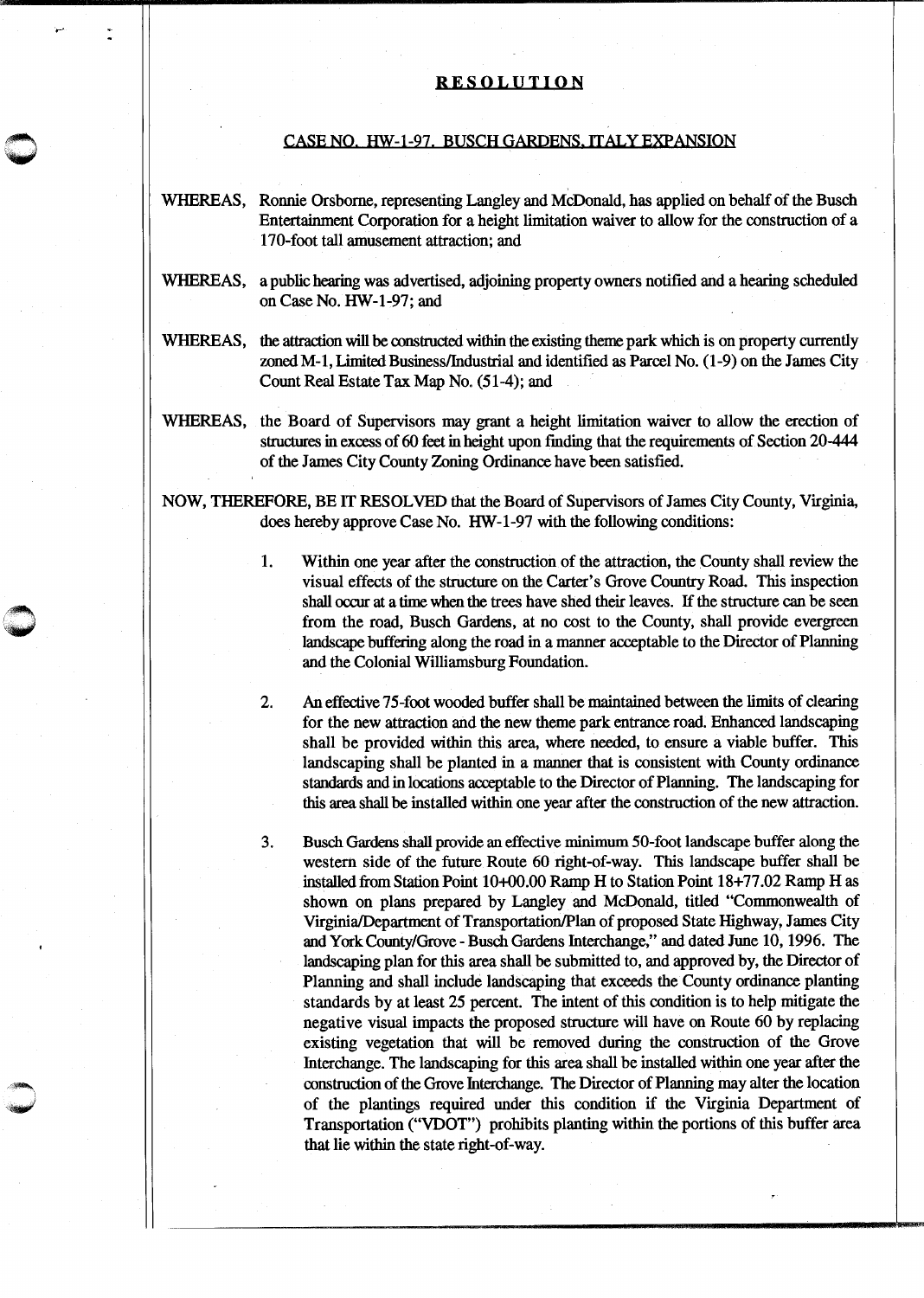4. Unless prohibited by VDOT, Busch Gardens shall provide enhanced evergreen landscaping within, or directly adjacent to, the "clover-leaf' portions of the interchange. The landscaping plan for this area shall be submitted to, and approved by, the Director of Planning and shall include landscaping that exceeds the County ordinance planting standards by at least 25 percent. Should landscaping in this area not be possible due to topography, built structures, or VDOT denial, the plantings shall be transferred to the buffer areas described under Conditions No. 2 and 3 above or other areas approved by the Planning Director. The landscaping for this area shall be installed within one year after the construction of the Grove Interchange.

5. Enhanced landscaping shall be provided on the western side of the Route 60 right-ofway between the southern end of the "France'' parking lot and the beginning of the turn lanes into the park being constructed as part of the Grove Interchange. For purposes of this section, "enhanced landscaping" shall mean landscaping that exceeds the County ordinance planting standards by at least 25 percent. The landscaping for this area shall be installed within one year after the construction of the new attraction.

6. The proposed attraction shall not exceed a height of 170 feet above grade and not more than 255 feet above mean sea level.

7. Construction shall begin on the new attraction within three years or this height limitation waiver shall become void.

8. Prior to the issuance of a final certificate of occupancy for the attraction, Busch Entertainment shall submit the color scheme for the attraction. This color scheme shall be subject to review and approval by the Director of Planning.

9. A lighting plan for the structure shall be submitted to, and approved by, the Planning Director within six months after the construction of the new attraction. No glare shall be visible on the structure from the adjacent property lines or public road right-of-way.

10. Enhanced landscaping shall be provided in the immediate vicinity of the existing entrance to the theme park For purposes of this section, "enhanced landscaping" shall mean landscaping that exceeds the County ordinance planting standards by at least 25 percent. The landscaping for this area shall be installed within one year after the construction of the new attraction and shall be subject to review and approval by the Director of Planning and the Colonial Williamsburg Foundation.

11. Should any portion of the Grove Interchange be widened in the future, at no cost to the county or VDOT, Busch Gardens shall provide landscaping and landscape buffers such that conditions #3 and #4 listed above are met.

 $\bigcirc$